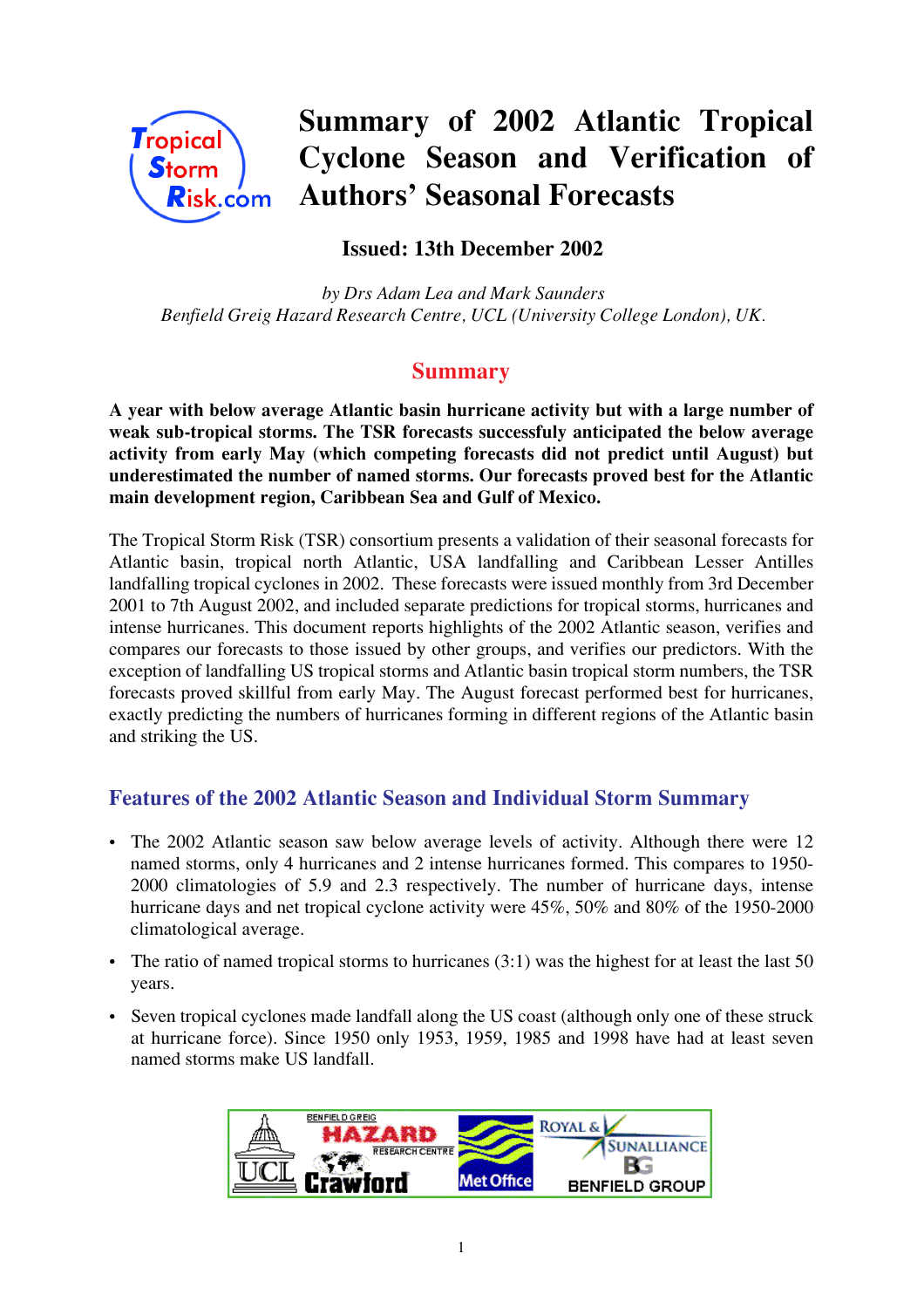- Another late start to the season. The first hurricane did not form until September 11th, the latest start date since 1941. The season also finished early with no named storms forming in either October or November. Eight named storms formed during September setting a new record for this month.
- Hurricane Lili made landfall on the US Gulf coast, killing 8 people and causing US \$700m in damages. Prior to Lili, there had been 21 consecutive Atlantic basin hurricanes that had failed to make landfall on the US, a new record.
- Hurricane Kyle lasted for 15.25 days. This is the third longest lived Atlantic tropical cyclone on record behind hurricane Ginger (21 days; 1971) and hurricane Inga (15.5 days; 1969).
- An unusually high number of storms formed in the extra-tropics  $(> 25°N)$ . The ratio of extratropical ( $>25^{\circ}$ N) to tropical ( $<25^{\circ}$ N) forming storms was the highest (9:3) for at least the last 50 years.

| <b>Individual Storm Summary 2002</b> |           |               |                       |                             |                       |                                   |
|--------------------------------------|-----------|---------------|-----------------------|-----------------------------|-----------------------|-----------------------------------|
| No.                                  | Name      | Dates         | Peak<br>Wind<br>(kts) | Minimum<br>Pressure<br>(mb) | Hurricane<br>Category | Category at<br><b>US Landfall</b> |
| 1                                    | Arthur    | 14-16 Jul     | 50                    | 997                         |                       |                                   |
| $\mathfrak{D}$                       | Bertha    | 04-09 Aug     | 35                    | 1008                        |                       | <b>TS</b>                         |
| 3                                    | Cristobal | 05-08 Aug     | 40                    | 999                         |                       |                                   |
| 4                                    | Dolly     | 29 Aug-04 Sep | 55                    | 994                         |                       |                                   |
| 5                                    | Edouard   | 01-06 Sep     | 55                    | 1002                        |                       | <b>TS</b>                         |
| 6                                    | Fay       | 05-07 Sep     | 50                    | 999                         |                       | <b>TS</b>                         |
| 7                                    | Gustav    | 08-12 Sep     | 80                    | 964                         | 1                     |                                   |
| 8                                    | Hanna     | 12-14 Sep     | 45                    | 1001                        |                       | <b>TS</b>                         |
| 9                                    | Isidore   | 14-26 Oct     | 110                   | 934                         | 3                     | <b>TS</b>                         |
| 10                                   | Josephine | 17-19 Sep     | 50                    | 1004                        |                       |                                   |
| 11                                   | Kyle      | 20 Sep-11 Oct | 75                    | 980                         | $\mathbf{1}$          | <b>TS</b>                         |
| 12                                   | Lili      | 21 Sep-4 Oct  | 125                   | 938                         | 4                     | $\overline{2}$                    |

## **Definitions**

| <b>Definitions</b>  |                |                           |            |                    |  |  |
|---------------------|----------------|---------------------------|------------|--------------------|--|--|
| Tropical<br>Cyclone | Category       | Peak 1-Min Sustained Wind |            | Minmum<br>Pressure |  |  |
| <b>Type</b>         |                | knots                     | mph        | (mb)               |  |  |
| Tropical<br>Storm   | TS             | $34-63$                   | 39-73      |                    |  |  |
| Hurricane           | 1              | 64-82                     | 74-95      | >980               |  |  |
| Hurricane           | $\overline{2}$ | 83-95                     | $96 - 110$ | 965-980            |  |  |
| Hurricane           | 3              | $96 - 113$                | 111-130    | 945-965            |  |  |
| Hurricane           | $\overline{4}$ | 114-135                   | 131-155    | 920-945            |  |  |
| Hurricane           | 5              | >135                      | >155       | < 920              |  |  |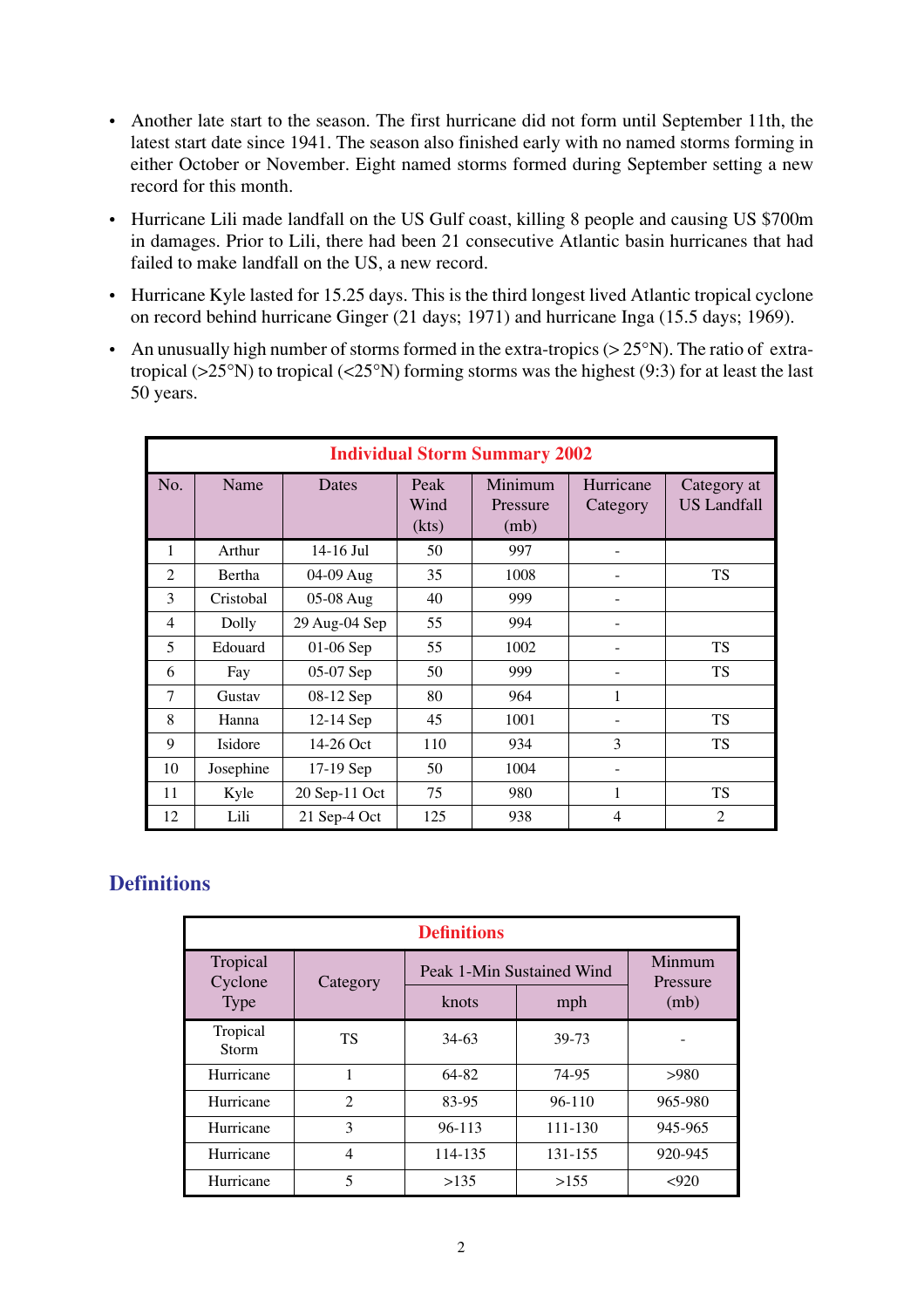## **Verification of Forecasts**

We compare our forecasts, where possible, with those issued by the Gray/Colorado State University, NOAA and Institute of Meteorology, Cuba, research groups. Forecasts are validated using track data obtained from the Unisys Weather Website (http:\\weather.unisys.com).

| <b>1. Atlantic Total Numbers</b> |  |  |
|----------------------------------|--|--|
|----------------------------------|--|--|

| <b>Atlantic Total Numbers 2002</b>                  |                                    |                  |                       |                          |  |
|-----------------------------------------------------|------------------------------------|------------------|-----------------------|--------------------------|--|
|                                                     | Named<br>Tropical<br><b>Storms</b> | Hurricanes       | Intense<br>Hurricanes |                          |  |
| Average Number (±SD) (1992-2001)                    |                                    | $11.5 (\pm 4.1)$ | $6.9 \ (\pm 2.9)$     | $2.9 \ (\pm 2.0)$        |  |
| Average Number (±SD) (1972-2001)                    |                                    | $9.5 (\pm 3.6)$  | $5.7 (\pm 2.4)$       | $2.1 (\pm 1.5)$          |  |
| <b>Actual Number 2002</b>                           |                                    | 12               | $\overline{4}$        | $\overline{2}$           |  |
|                                                     | 07 Aug 2002                        | $8.1 (\pm 2.2)$  | 3.9 $(\pm 1.3)$       | $1.3 \ (\pm 1.4)$        |  |
|                                                     | 08 July 2002                       | 6.8 $(\pm 2.3)$  | 3.1 $(\pm 1.5)$       | $0.9 (\pm 1.6)$          |  |
|                                                     | 07 June 2002                       | $7.5 (\pm 2.1)$  | 3.6 $(\pm 1.6)$       | $1.1 (\pm 1.4)$          |  |
|                                                     | 07 May 2002                        | $8.9 (\pm 2.7)$  | 4.6 $(\pm 1.9)$       | $1.6 \ (\pm 1.5)$        |  |
| TSR Forecasts(±SD)                                  | 05 Apr 2002                        | $11.2 (\pm 3.1)$ | 6.3 $(\pm 2.3)$       | $2.4 (\pm 1.9)$          |  |
|                                                     | 06 Mar 2002                        | $12.5 (\pm 3.6)$ | $7.2 (\pm 2.5)$       | $2.8 (\pm 1.9)$          |  |
|                                                     | 06 Feb 2002                        | $13.6 (\pm 3.5)$ | $8.0 (\pm 2.5)$       | 3.2 $(\pm 1.8)$          |  |
|                                                     | 10 Jan 2002                        | 13.1 $(\pm 3.6)$ | $7.7 (\pm 2.6)$       | $3.0 (\pm 1.8)$          |  |
|                                                     | 03 Dec 2001                        | $13.0 (\pm 3.6)$ | $7.5 (\pm 2.5)$       | $3.0 (\pm 1.6)$          |  |
|                                                     | 02 Sep 2002                        | 8                | 3                     | $\mathbf{1}$             |  |
|                                                     | 07 Aug 2002                        | 9                | $\overline{4}$        | $\mathbf{1}$             |  |
| Gray/Colorado State-<br><b>University Forecasts</b> | 31 May 2002                        | 11               | 6                     | $\overline{2}$           |  |
|                                                     | 05 Apr 2002                        | 12               | 7                     | 3                        |  |
|                                                     | 07 Dec 2001                        | 13               | 8                     | $\overline{4}$           |  |
| <b>NOAA</b> Forecasts                               | 08 Aug 2002                        | $7 - 10$         | $4 - 6$               | $1 - 3$                  |  |
|                                                     | 20 May 2002                        | $9-13$           | $6 - 8$               | $2 - 3$                  |  |
| Meteorological Insti-                               | 01 Aug 2002                        | 12               | 9                     |                          |  |
| tute, Cuba Forecasts                                | 02 May 2002                        | 12               | 9                     | $\overline{\phantom{m}}$ |  |

TSR successfully predicted that Atlantic basin activity in 2002 would be below average from early May. Other forecasting groups did not anticipate a below average season until early August. All forecasts (with the exception of the Meteorological Institute, Cuba) underestimated the total number of named storms. This was due largely to the exceptionally large number of tropical storms forming in the extra-tropics for which the TSR model has no prediction skill. Of the twelve named storms, nine formed north of 25°N. Further details on the Gray/Colorado State University forecasts may be obtained from *http://typhoon.atmos.colostate.edu/forecasts*. Further details on the NOAA Atlantic hurricane outlooks may be obtained from *http:// www.cpc.ncep.noaa.gov/products/outlooks/hurricane.html*.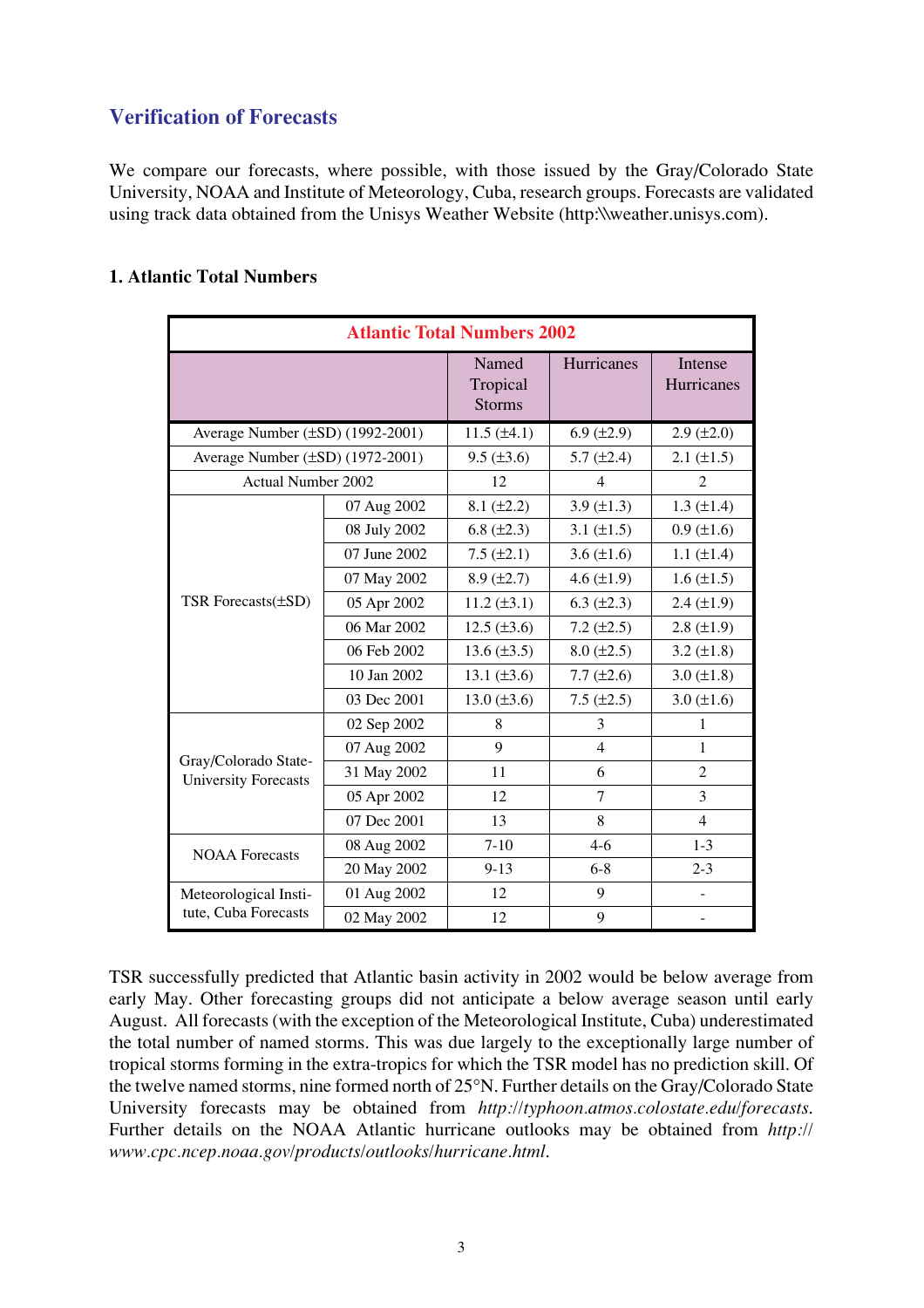| <b>MDR, Caribbean and Gulf of Mexico Total Numbers 2002</b> |              |                                    |                   |                       |  |  |
|-------------------------------------------------------------|--------------|------------------------------------|-------------------|-----------------------|--|--|
|                                                             |              | Named<br>Tropical<br><b>Storms</b> |                   | Intense<br>Hurricanes |  |  |
| Average Number $(\pm SD)$ (1992-2001)                       |              | $8.3 \ (\pm 4.7)$                  | 5.1 $(\pm 3.0)$   | $2.9 \ (\pm 2.0)$     |  |  |
| Average Number $(\pm SD)$ (1972-2001)                       |              | $6.4 \ (\pm 3.7)$                  | 3.8 $(\pm 2.5)$   | 1.8 $(\pm 1.6)$       |  |  |
| Actual Number 2002                                          |              | 6                                  | 2                 | $\overline{2}$        |  |  |
|                                                             | 07 Aug 2002  | 4.9 $(\pm 2.3)$                    | $2.1 (\pm 1.6)$   | $1.3 \ (\pm 1.3)$     |  |  |
|                                                             | 08 July 2002 | 3.6 $(\pm 2.4)$                    | $1.3 \ (\pm 1.7)$ | $0.9 \ (\pm 1.5)$     |  |  |
|                                                             | 07 June 2002 | 4.3 $(\pm 2.3)$                    | $1.8 \ (\pm 1.5)$ | 1.1 $(\pm 1.4)$       |  |  |
|                                                             | 07 May 2002  | $5.7 (\pm 2.6)$                    | $2.8 (\pm 1.5)$   | $1.6 \, (\pm 1.5)$    |  |  |
| TSR Forecasts $(\pm SD)$                                    | 05 Apr 2002  | $8.0 \ (\pm 3.2)$                  | 4.5 $(\pm 2.3)$   | $2.4 \ (\pm 1.8)$     |  |  |
|                                                             | 06 Mar 2002  | $9.3 \ (\pm 3.7)$                  | 5.4 $(\pm 2.5)$   | $2.8 (\pm 1.8)$       |  |  |
|                                                             | 06 Feb 2002  | $10.4 \ (\pm 3.6)$                 | $6.2 \ (\pm 2.4)$ | $3.2 \ (\pm 1.7)$     |  |  |
|                                                             | 10 Jan 2002  | $9.9 \, (\pm 3.8)$                 | $5.9 \ (\pm 2.6)$ | $3.0 (\pm 1.8)$       |  |  |
|                                                             | 03 Dec 2001  | $9.8 (\pm 4.1)$                    | 5.8 $(\pm 2.7)$   | $3.0 (\pm 1.7)$       |  |  |

#### **2. MDR, Caribbean and Gulf of Mexico Total Numbers (Tropical North Atlantic)**

*The Atlantic Main Development Region (MDR) is the region 10°N - 20°N, 20°W - 60°W between the Cape Verde Islands and the Caribbean. A storm is defined as having formed within this region if it reached at least tropical depression status while in the area. Most of the infamous Atlantic basin hurricanes formed in the MDR, Caribbean Sea and Gulf of Mexico*.

The 2002 season was relatively inactive for tropical cyclone activity in the MDR, Caribbean Sea and Gulf of Mexico. Tropical storm, hurricane and intense hurricane numbers were 72%, 39% and 69% respectively of their prior 10-year mean values. The TSR forecasts successfuly predicted an inactive season from early May. Forecasts were best for hurricane numbers. While intense hurricane numbers and tropical storms were underestimated from May onwards, and forecasts overestimated before May, most were correct to within one standard error. The main reason for overpredicting before May was an underestimation of the strength of El Niño in August-September from earlier in the year.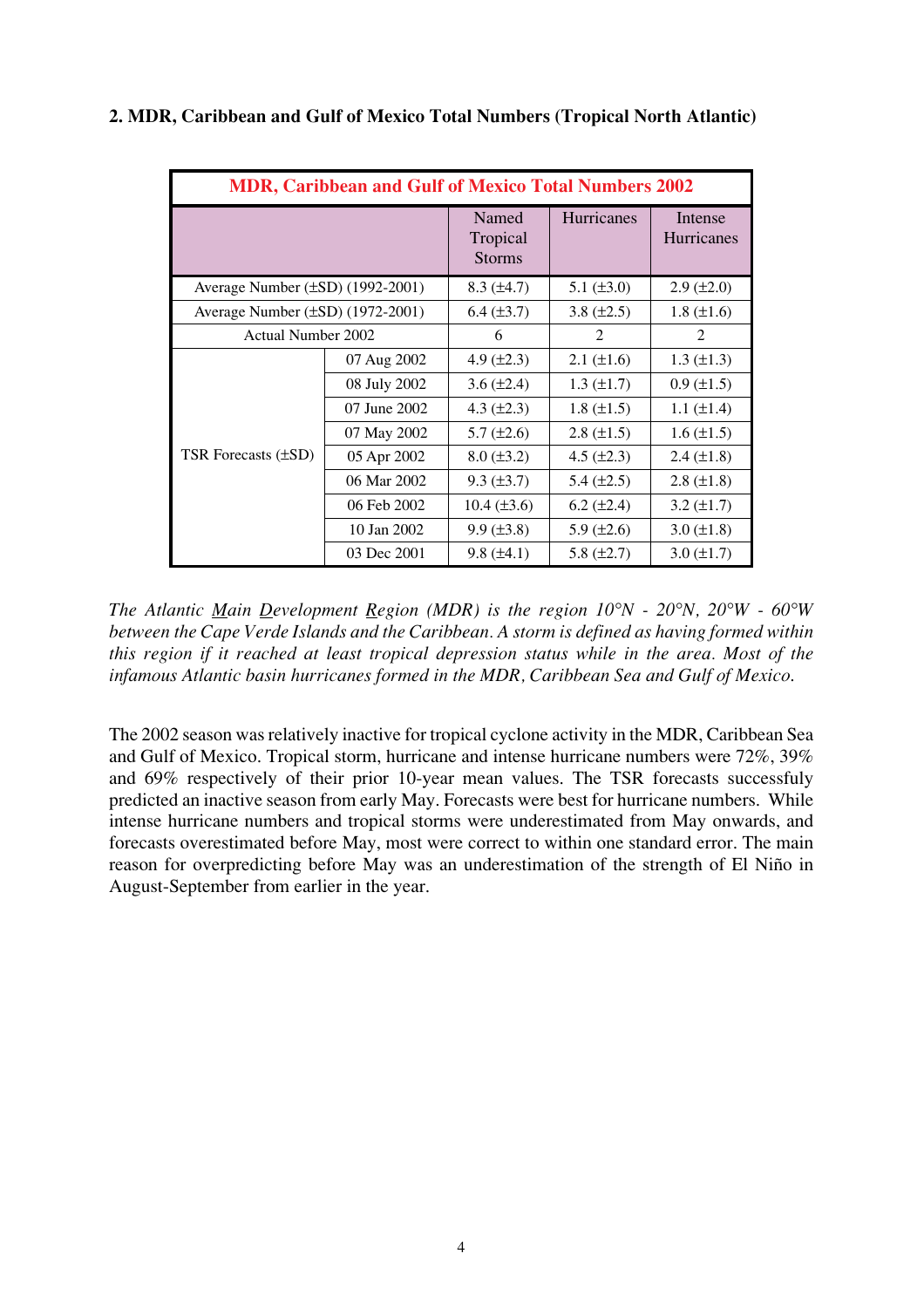#### **3. US Landfalling Numbers**

| <b>US Landfalling Numbers 2002</b> |              |                                    |                   |  |  |
|------------------------------------|--------------|------------------------------------|-------------------|--|--|
|                                    |              | Named<br>Tropical<br><b>Storms</b> | Hurricanes        |  |  |
| Average Number (±SD) (1992-2001)   |              | 3.3 $(\pm 1.8)$                    | $1.2 (\pm 1.2)$   |  |  |
| Average Number (±SD) (1972-2001)   |              | $2.6 (\pm 1.8)$                    | $1.2 \ (\pm 1.3)$ |  |  |
| <b>Actual Number 2002</b>          |              | 7                                  | 1                 |  |  |
|                                    | 07 Aug 2002  | $2.0 (\pm 1.3)$                    | $0.9 \ (\pm 0.9)$ |  |  |
|                                    | 08 July 2002 | $1.6 (\pm 1.2)$                    | $0.7 \ (\pm 0.9)$ |  |  |
|                                    | 07 June 2002 | 1.8 $(\pm 1.3)$                    | $0.8 (\pm 0.9)$   |  |  |
|                                    | 07 May 2002  | $2.3 \ (\pm 1.4)$                  | $1.1 (\pm 1.0)$   |  |  |
| <b>TSR Forecasts (±SD)</b>         | 05 Apr 2002  | $3.0 (\pm 1.6)$                    | $1.4 (\pm 1.1)$   |  |  |
|                                    | 06 Mar 2002  | $3.5 \ (\pm 1.7)$                  | $1.7 (\pm 1.1)$   |  |  |
|                                    | 06 Feb 2002  | 3.8 $(\pm 1.7)$                    | $1.9 \ (\pm 1.1)$ |  |  |
|                                    | 10 Jan 2002  | $3.7 (\pm 1.8)$                    | $1.8 (\pm 1.1)$   |  |  |
|                                    | 3 Dev 2001   | $3.7 \ (\pm 1.3)$                  | $1.8 \ (\pm 1.1)$ |  |  |

Only one hurricane made landfall in the US which was correctly predicted by TSR but the number of landfalling tropical storms was greatly underpredicted. This is because the number of landfalling tropical storms this year was exceptionally high relative to the total number of storms which developed at sea. This may be partly because four of the storms striking US shores (Bertha, Edouard, Fay and Hanna) formed very close to land.

| <b>Lesser Antilles Landfalling Numbers 2002</b> |              |                                    |                    |                              |  |  |
|-------------------------------------------------|--------------|------------------------------------|--------------------|------------------------------|--|--|
|                                                 |              | Named<br>Tropical<br><b>Storms</b> | <b>Hurricanes</b>  | Intense<br><b>Hurricanes</b> |  |  |
| Average Number $(\pm \pm SD)$ (1992-2001)       |              | $1.5 \ (\pm 0.9)$                  | $0.7 (\pm 0.8)$    | $0.3 \ (\pm 0.5)$            |  |  |
| Average Number $(\pm \pm SD)$ (1972-2001)       |              | $1.1 (\pm 1.0)$                    | $0.4 \ (\pm 0.6)$  | $0.2 \ (\pm 0.4)$            |  |  |
| Actual Number 2002                              |              | 1                                  | $\Omega$           | 0                            |  |  |
|                                                 | 07 Aug 2002  | $0.9 (\pm 0.7)$                    | $0.4 (\pm 0.6)$    | $0.2 \ (\pm 0.3)$            |  |  |
|                                                 | 08 July 2002 | $0.7 (\pm 0.8)$                    | $0.3 \ (\pm 0.6)$  | $0.2 \ (\pm 0.4)$            |  |  |
|                                                 | 07 June 2002 | $0.8 \ (\pm 0.8)$                  | $0.4 \ (\pm 0.6)$  | $0.2 \ (\pm 0.4)$            |  |  |
|                                                 | 07 May 2002  | 1.1 $(\pm 0.8)$                    | $0.5 (\pm 0.6)$    | $0.2 (\pm 0.4)$              |  |  |
| TSR Forecasts $(\pm SD)$                        | 05 Apr 2002  | $1.5 \ (\pm 0.9)$                  | $0.6 \, (\pm 0.7)$ | $0.3 (\pm 0.4)$              |  |  |
|                                                 | 06 Mar 2002  | $1.7 \ (\pm 0.9)$                  | $0.7 (\pm 0.7)$    | $0.4 (\pm 0.4)$              |  |  |
|                                                 | 06 Feb 2002  | $2.0 \ (\pm 0.9)$                  | $0.8 (\pm 0.7)$    | $0.4 (\pm 0.4)$              |  |  |
|                                                 | 10 Jan 2002  | $1.9 \ (\pm 0.9)$                  | $0.8 (\pm 0.7)$    | $0.4 (\pm 0.4)$              |  |  |
|                                                 | 03 Dec 2002  | $1.9 \ (\pm 1.0)$                  | $0.8 (\pm 0.7)$    | $0.4 \ (\pm 0.4)$            |  |  |

#### **4. Lesser Antilles Landfalling Numbers**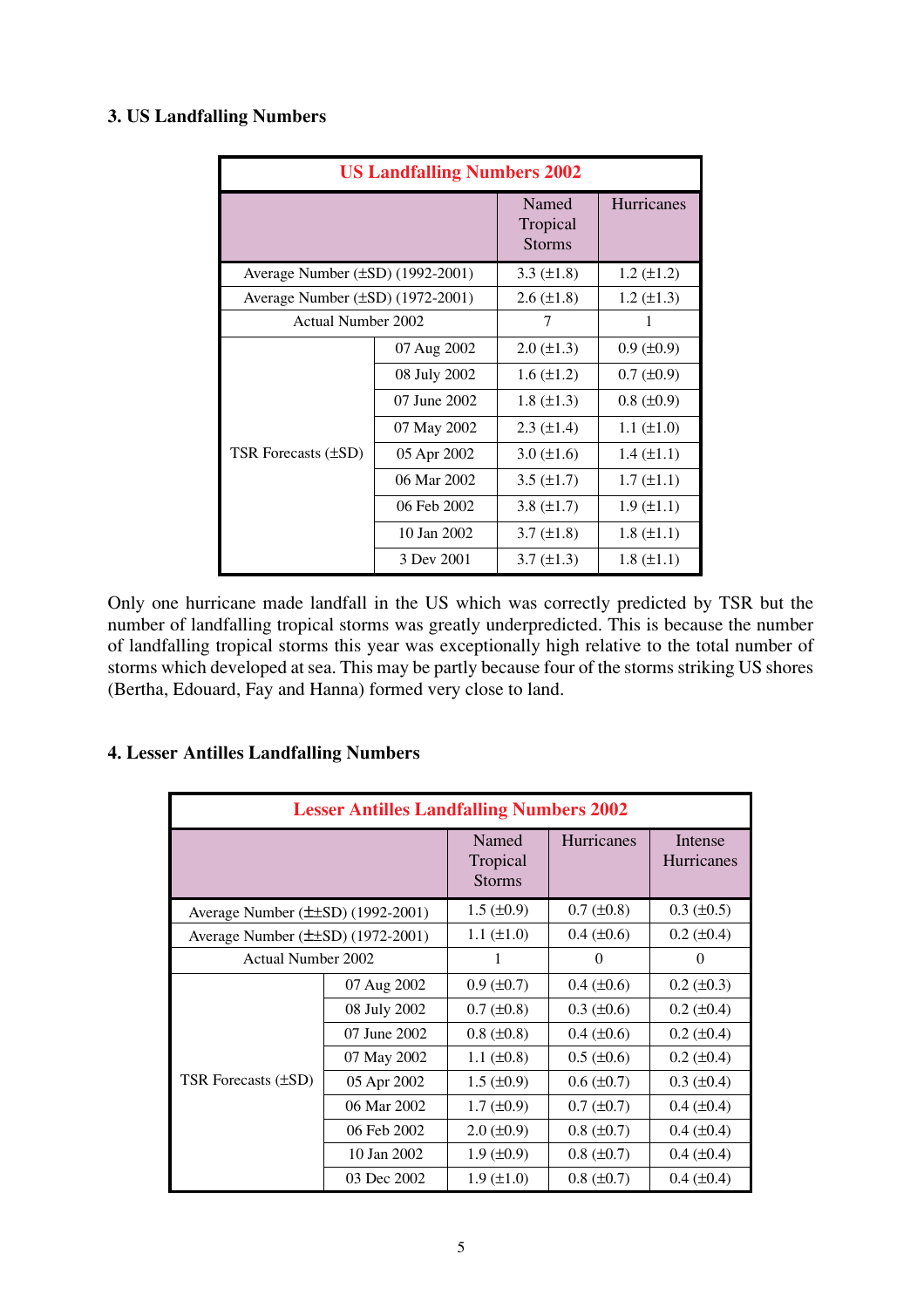Landfalling numbers on the Lesser Antilles were correctly forecast to be below average from early May. Only one tropical storm (Lili) and no hurricane struck these islands. It was the second consecutive year without a hurricane strike.

# **Environmental Factors in 2002**

#### **1. Contemporaneous Influences**

The principle of sound seasonal hurricane prediction work is to forecast the key environmental conditions at the height of the Atlantic hurricane season. We find that the most important contemporaneous factors are:

- 1. Aug-Sep SSTs in the Main Development Region  $[10^{\circ}N-20^{\circ}N, 20^{\circ}W-60^{\circ}W]$  (MDR SST).
- 2. Jul-Sep Tropical North Atlantic and Caribbean Sea 925hPa U-Winds [7.5<sup>o</sup>N-17.5<sup>o</sup>N, 40<sup>o</sup>W- $110^{\circ}$ W] (CAR U).

The first predictor encompasses SSTs where a large proportion of tropical storms develop, so we expect more storms when the SSTs therein are higher than average. The second predictor is the surface westerly component of windshear, which we find has a stronger influence on tropical storm and hurricane numbers than windshear itself. On average, the JAS 925hPa surface winds in this region are  $-6.4 \text{ms}^{-1}$  (i.e. they are Easterlies). We find that when these winds are lighter than average (anomalies are positive), conditions become more favourable for tropical storm development.

A number of researchers claim that ENSO is the most important single parameter influencing Atlantic seasonal hurricane variability. ENSO is included in our model as the primary predictor for the strength of the Caribbean 925hPa U-winds, as are Caribbean SSTs.

| <b>Predictor Values 2002</b>          |              |                                |                            |  |  |  |
|---------------------------------------|--------------|--------------------------------|----------------------------|--|--|--|
|                                       |              | <b>MDRSST</b><br>$(^{\circ}C)$ | <b>CARU</b><br>$(ms^{-1})$ |  |  |  |
| Actual Value 2002 (1972-2001 Anomaly) |              | $-0.1$                         | $-0.43$                    |  |  |  |
|                                       | 06 Aug 2002  | $-0.22 (\pm 0.11)$             | $-0.51$ ( $\pm 0.40$ )     |  |  |  |
|                                       | 08 July 2002 | $-0.21$ ( $\pm 0.14$ )         | $-0.86$ ( $\pm 0.50$ )     |  |  |  |
|                                       | 07 June 2002 | $-0.15 \ (\pm 0.18)$           | $-0.70$ ( $\pm 0.49$ )     |  |  |  |
|                                       | 07 May 2002  | $-0.05$ ( $\pm 0.24$ )         | $-0.37 (\pm 0.61)$         |  |  |  |
| <b>TSR Forecasts (±SD)</b>            | 05 Apr 2002  | $0.16 (\pm 0.24)$              | $0.17 (\pm 0.75)$          |  |  |  |
|                                       | 06 Mar 2002  | $0.22 (\pm 0.24)$              | $0.49 \ (\pm 0.84)$        |  |  |  |
|                                       | 06 Feb 2002  | $0.31 (\pm 0.26)$              | $0.76 (\pm 0.75)$          |  |  |  |
|                                       | 10 Jan 2002  | $0.25 (\pm 0.28)$              | $0.67 (\pm 0.79)$          |  |  |  |
|                                       | 03 Dec 2001  | $0.27 (\pm 0.29)$              | $0.63 \ (\pm 0.85)$        |  |  |  |

#### **2. Predictor Verification**

TSR predictor forecasts were skillful compared to climatology from May onwards, with the forecasts correctly identifying the sign of both anomalies. Prior to May, the forecast anomalies